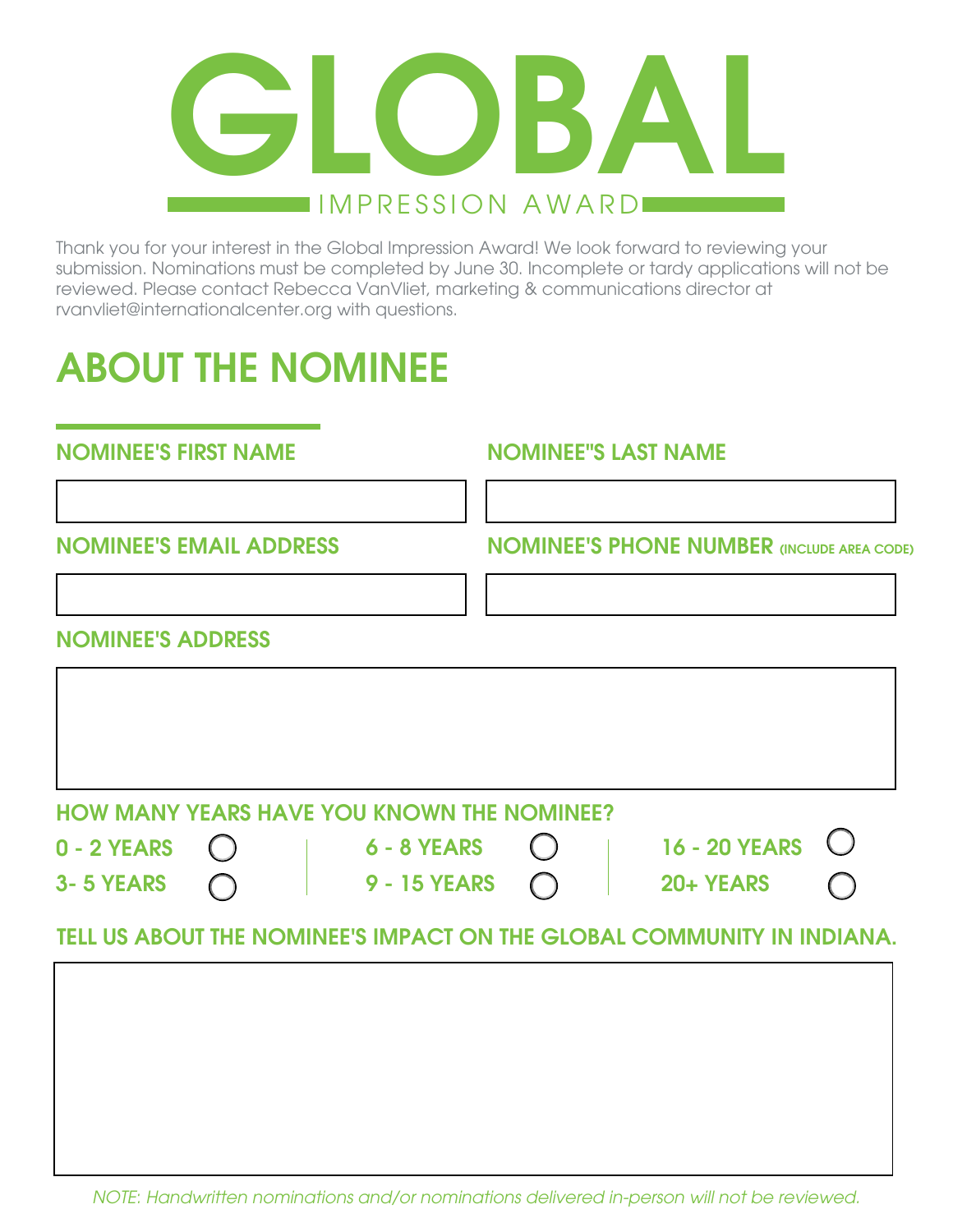### HOW IS THE NOMINEE SUCCESSFUL IN THEIR CURRENT EFFORTS - AND HOW DOES THE NOMINEE SHOW PROMISE FOR CONTINUING SERVICE AND LEADERSHIP?

Please provide specific examples.

### HOW DOES THE NOMINEE'S WORK HAVE A CONSIDERABLE IMPACT ON A VISION FOR AN INDIANA THAT IS A VIBRANT PLACE TO LIVE AND WORK?

#### OTHER REASON(S) FOR NOMINATION:

# ABOUT THE NOMINEE'S EMPLOYER

#### NOMINEE EMPLOYER NOMINEE EMPLOYER'S WEBSITE

NOMINEE EMPLOYER ADDRESS

NOMINEE EMPLOYER PHONE NUMBER

NOMINEE EMPLOYMENT TITLE

*NOTE: Handwritten nominations and/or nominations delivered in-person will not be reviewed.*